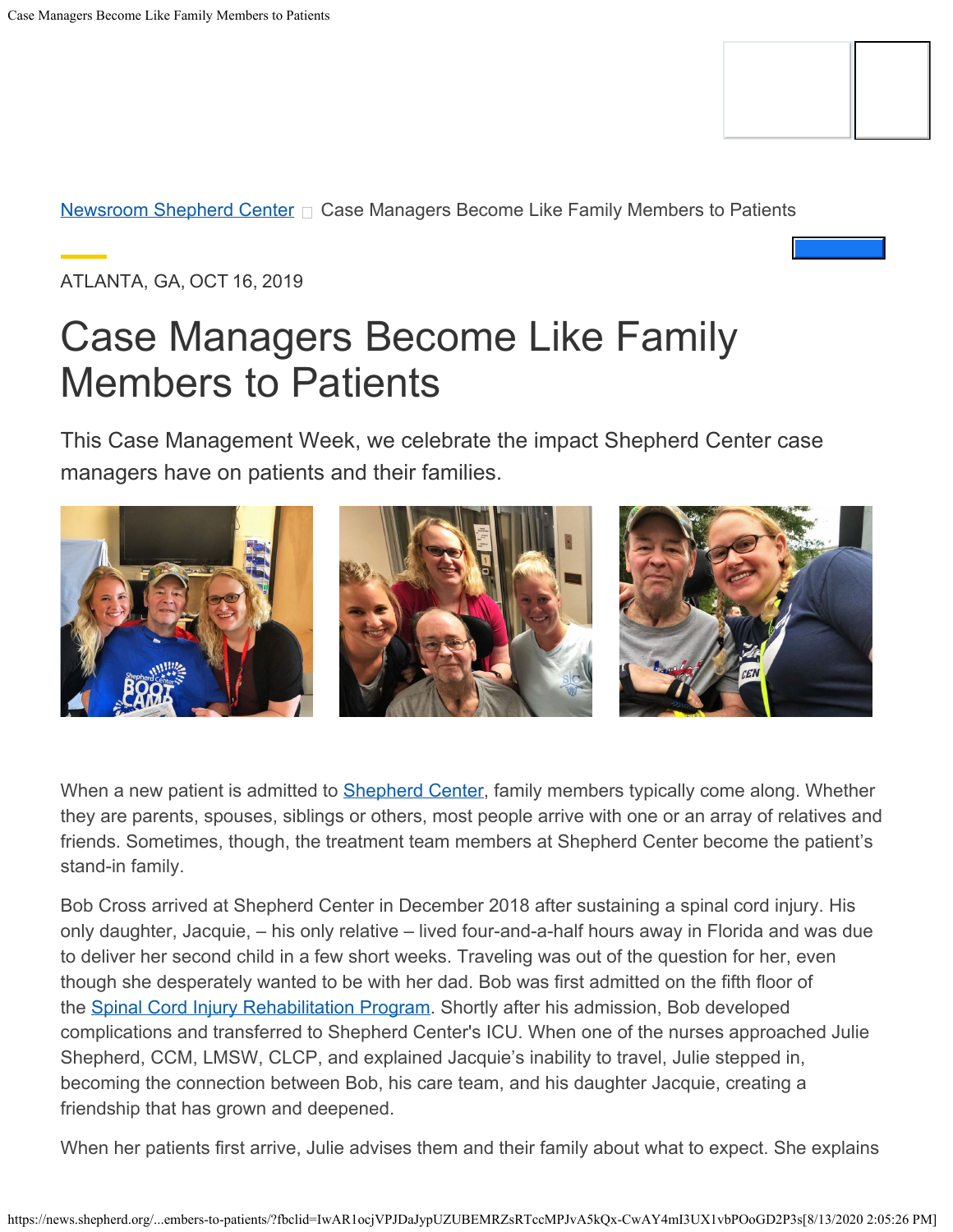what could be involved in their rehabilitation, reviews insurance benefits, offers education, and she typically follows each of her patients through their eventual discharge planning.

Case managers like Julie are the familiar faces that remain with patients as they progress through their stay at Shepherd Center. Julie quickly got in touch with Jacquie when she met Bob, and their communication enabled Jacquie to be an integral part of his recovery.

"I was apprehensive at first abut sending him so far away," Jacquie recalls. "He's my only family, and I was 36 weeks pregnant and couldn't travel. I could call the nurses and get a status report, but Julie took the time to set up video calls so I could see him and talk with him even when he was sedated. At least twice a week, she would do that for us, even when he was on a ventilator."

Bob's rehabilitation journey included a two-week visit to a neighboring acute care hospital, where he was technically no longer Julie's responsibility. But by then, Jacquie and Julie had formed a real friendship. Julie visited Bob in the hospital almost daily, continuing the video calls and guiding Jacquie through his care. When Julie got the news that Bob's sedation was being removed and he was waking up, she raced over to his bedside, video-calling Jacquie, who was in labor with her daughter at that moment.

First thing the next morning, Julie was with Bob again, including him as he met his new granddaughter, Georgia "Peach" Jackson, via video call. She and Jacquie collaborated on pictures that could be printed and placed around Bob's hospital room. At that point, Bob was noted to have an acquired brain Injury in addition to his spinal cord injury and he was not speaking or following commands.

"I remember calling Jacquie on video and asking her to speak to him," Julie says. "She said, 'I love you dad' and he immediately responded, 'love you too.' I think we all cried that day."

Bob has recently returned to Shepherd Center for further rehabilitation, with Julie and Jacquie continuing their collaboration and what will be a lifelong friendship. Julie supports his goals of improving his word-finding and memory, and says he's making great progress. Ultimately, he wants to read to his grandson, Jacquie's older child, when he returns home to Florida.

"She's in my daughter's birth book," Jacquie says of Julie, "She's an important part of our family. I don't think I would have been at peace with him being so far away if it wasn't for her. Yesterday, she even helped set up his voice-activated phone speaker so he can answer calls by himself."

While Julie grew up in the Shepherd family (she's the daughter of co-founder James H. Shepherd, Jr. and granddaughter of co-founders Alana and the late Harold Shepherd,) the families of her patients are also like family to her.

"Forty plus years later, my grandfather, Harold Shepherd, remembered the people who helped him along the way when my father was in rehabilitation for his spinal cord injury," Julie says. "As I work, I think, 'If this were my father, husband, or brother, what would I want for them?' It's not always something tangible that you do, but instead, how you make people feel. Sometimes, all you can give them is a shoulder. Being a case manager is more of a relationship – somebody they can go to, somebody they can trust."